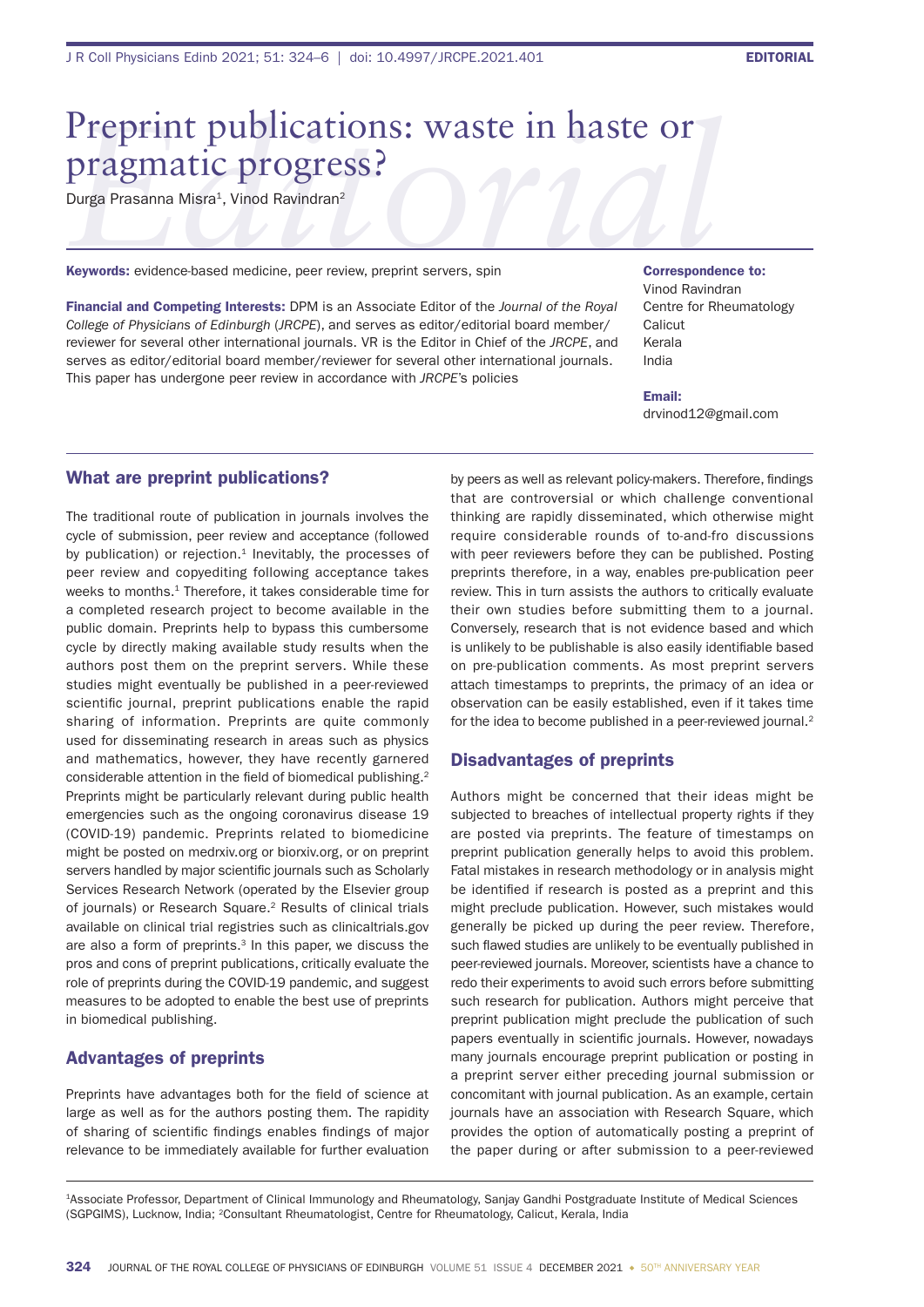**Box 1** Proposed best practices for preprint publications

- 1. Consider posting preprints to establish the primacy of an idea or to rapidly share novel findings.
- 2. Ensure the results are final before submitting a preprint.
- 3. Link the preprint to the eventual journal submission.
- 4. If eventually published in a peer-reviewed journal this should be indicated at the website where the preprint is located.
- 5. Undertake reasonable efforts to publish preprints as peer-reviewed journal articles.
- 6. Address major concerns raised during pre-publication peer review in the manuscript submitted to a journal.
- 7. Cite peer-reviewed journal publications rather than preprints.

journal. In this context, it is important to understand that if a manuscript is published in a peer-reviewed journal following preprint publication, the authors should add a link to the full paper along with the preprint. Furthermore, other authors should take care to check that a preprint has not been published elsewhere as a journal article before citing the preprint. In such instances, it is best to cite the final version published in a journal, as well as cross-check any data published in the preprint with that available in the journal article. At times, authors might wish to withdraw their preprint to perform additional analyses. Not all preprint servers allow this, and withdrawal or modification of preprints might be dated and stamped by the preprint server to enable continuity of the record.<sup>2</sup>

## Preprints during the COVID-19 pandemic

The COVID-19 pandemic has brought into sharp focus the need to rapidly share information, particularly that which might be life-saving in nature. Preprint publications in biomedicine have undergone exponential growth since the onset of the pandemic at the beginning of 2020 when compared with the time period before this. This has also raised concerns regarding the possible spread of misinformation with preprints.4,5 Analyses of preprints posted during the pandemic have revealed interesting information of wider relevance to scientific publishing. A study analysed the proportion of preprints published as full articles. Of concern, only 5.7% of 5061 preprints related to COVID-19 had been published in peer-reviewed journals. Peer-reviewed publications were cited more than preprints. The numbers of citations received were greater after full publication for those preprints which were eventually published.<sup>6</sup> Another study compared 67 articles on COVID-19 identified to have been published as both preprints and journal articles. Only a third of papers had concordance between the results in the preprint and the peer-reviewed publication. The authors compared spin (i.e. distortion of facts from the observed results) and identified evidence of spin in 34% of articles in both the preprint and peer-reviewed publications, in 7% of preprints alone and in 3% of peerreviewed publications alone.<sup>7</sup> Thus, authors might exert more caution in findings expressed in peer-reviewed publications than in preprints, either inherently or due to peer review.

#### How to make the best use of preprints

Box 1 lists several points to consider before posting a paper as a preprint. Authors should critically analyse whether it is essential to post a preprint in the first place. If the research findings are completely novel or of considerable public health importance (such as the discovery of a new disease), then a preprint publication might be strongly considered to quickly share such a finding. Research validating previously known observations might not be of high priority for a preprint publication. Competition between such a preprint and the eventual peer-reviewed publication for citations might adversely affect the eventual citations of the research. The authors should also be clear that their data is final, since any further change in the results while submitting to a peerreviewed publication might adversely affect its eventual publication in a journal. Similar considerations relate to ethical aspects of human or animal research, which should not be discordant between preprints and submissions to journals with respect to issues such as informed consent and research ethics committee approval.<sup>8</sup> The authors should also undertake reasonable efforts to address major concerns regarding the scientific work raised during prepublication peer review. During submission to a journal, the authors should clearly mention the preprint publication in the cover letter as well as provide a link to the same in the main manuscript. Authors should also link a preprint with the eventual publication in a peer-reviewed journal. It is also preferable to cite the final peer-reviewed publication rather than the preprint version.

To conclude, preprints represent important progress in the landscape of scientific publishing provided they are optimally utilised. Guidance from societies regulating scientific publishing should be generated and updated to recommend best practices for preprint publications.  $\bullet$